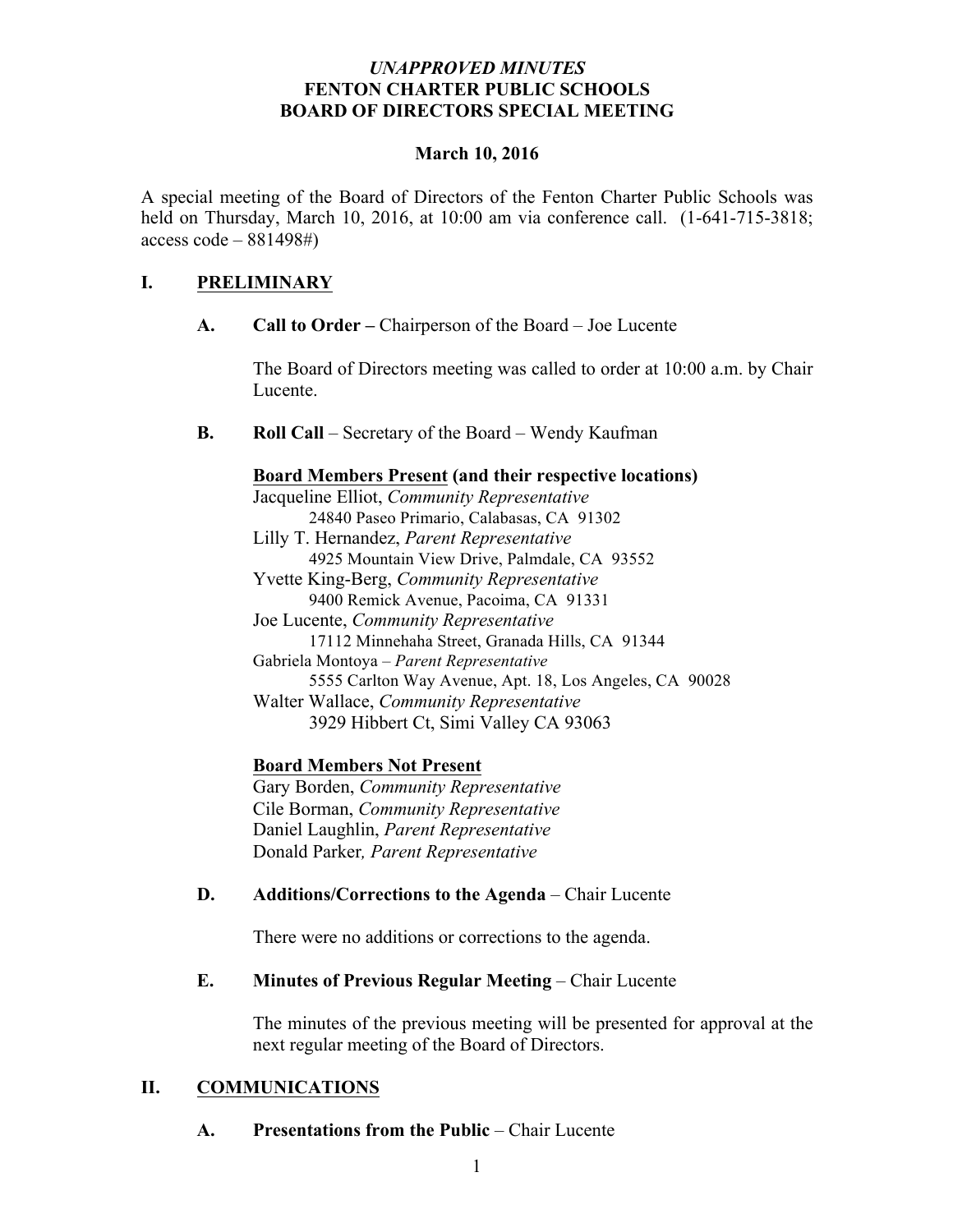There were no presentations from the public.

#### **B. Committee/Council Reports**

Committee/council reports will be presented at the next regular meeting of the Board of Directors.

#### **C. Treasurer/CFO's Report**

The Treasurer/CFO's report will be presented at the next regular meeting of the Board of Directors.

#### **D. Directors' Reports**

The Directors' report will be presented at the next regular meeting of the Board of Directors.

### **E. Executive Director's Report**

The Executive Director's report will be presented at the next regular meeting of the Board of Directors.

### **III. CONSENT AGENDA ITEMS**

There were no items on the Consent Agenda.

# **IV. ITEMS SCHEDULED FOR ACTION**

### **A. Recommendation to approve lease of office space at 8928B Sunland Boulevard, Sun Valley (adjacent to FCLA/STEM facility) for purpose of relocating the FCPS CMO office**

On **MOTION** of Jacqueline Elliot, **SECONDED** by Yvette King-Berg and **CARRIED** by a vote of 6 (YES) and 0 (NO), the recommendation to approve the lease of office space at 8928B Sunland Boulevard, Sun Valley (adjacent to FCLA/STEM facility) for purpose of relocating the FCPS CMO office was approved.

YES: Jacqueline Elliot, Lilly T. Hernandez, Yvette King-Berg, Joe Lucente, Gabriela Montoya, Walter Wallace

NO: *None*

#### **B**. **Recommendation to approve renewal of NWEA subscription (webbased assessment tool) for FACS, FPC, SMBCCS, FCLA and STEM**

On **MOTION** of Lilly T. Hernandez, **SECONDED** by Jacqueline Elliot and **CARRIED** by a vote of 6 (YES) and 0 (NO), the recommendation to approve the renewal of the NWEA subscription (web-based assessment tool) for FACS, FPC, SMBCCS, FCLA and STEM was approved.